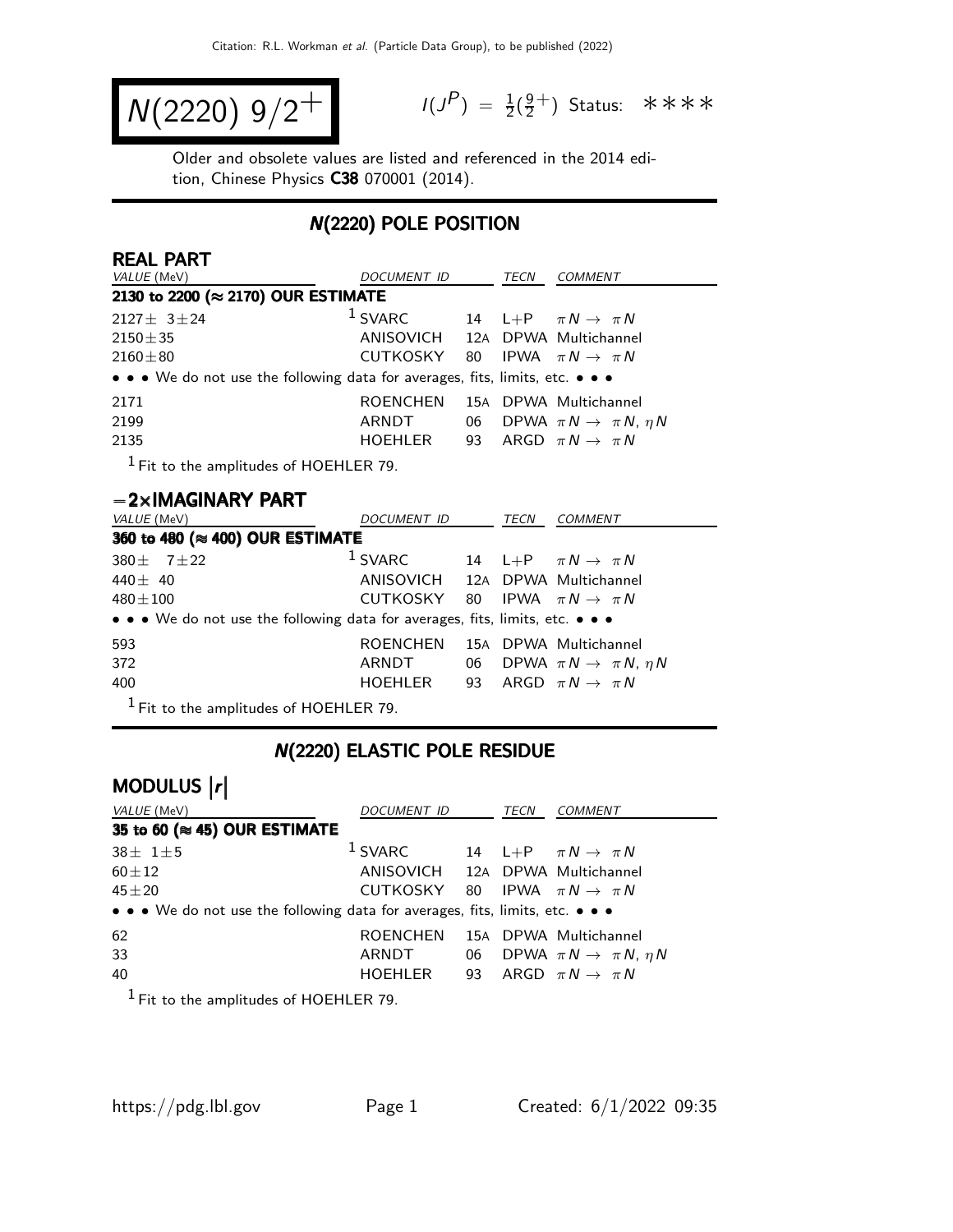| <b>PHASE <math>\theta</math></b>                                              |                                            |      |                                              |
|-------------------------------------------------------------------------------|--------------------------------------------|------|----------------------------------------------|
| VALUE $(^\circ)$                                                              | DOCUMENT ID                                | TECN | <i>COMMENT</i>                               |
| $-60$ to $-30$ ( $\approx -50$ ) OUR ESTIMATE                                 |                                            |      |                                              |
| $-52 \pm 1 \pm 14$                                                            | $1$ SVARC                                  |      | 14 L+P $\pi N \rightarrow \pi N$             |
| $-58 + 12$                                                                    | ANISOVICH 12A DPWA Multichannel            |      |                                              |
| $-45 \pm 25$                                                                  | CUTKOSKY 80 IPWA $\pi N \rightarrow \pi N$ |      |                                              |
| • • • We do not use the following data for averages, fits, limits, etc. • • • |                                            |      |                                              |
| $-59$                                                                         | <b>ROENCHEN</b>                            |      | 15A DPWA Multichannel                        |
| $-33$                                                                         | ARNDT                                      |      | 06 DPWA $\pi N \rightarrow \pi N$ , $\eta N$ |
| $-50$                                                                         | HOEHLER                                    |      | 93 ARGD $\pi N \rightarrow \pi N$            |
| $1$ Fit to the amplitudes of HOEHLER 79.                                      |                                            |      |                                              |

## N(2220) INELASTIC POLE RESIDUE

The "normalized residue" is the residue divided by  $\Gamma_{pole}/2$ .

|                                                                               | Normalized residue in $N\pi \rightarrow N(2220) \rightarrow N\eta$            |                                |      |                       |  |  |
|-------------------------------------------------------------------------------|-------------------------------------------------------------------------------|--------------------------------|------|-----------------------|--|--|
| <b>MODULUS</b>                                                                | PHASE $(^\circ)$                                                              | <b>DOCUMENT ID</b>             | TECN | <b>COMMENT</b>        |  |  |
|                                                                               | • • • We do not use the following data for averages, fits, limits, etc. • • • |                                |      |                       |  |  |
| 0.004                                                                         | $-101$                                                                        | ROENCHEN 15A DPWA Multichannel |      |                       |  |  |
|                                                                               | Normalized residue in $N\pi \rightarrow N(2220) \rightarrow AK$               |                                |      |                       |  |  |
| MODULUS                                                                       | PHASE $(^\circ)$                                                              | DOCUMENT ID                    | TECN | COMMENT               |  |  |
|                                                                               | • • • We do not use the following data for averages, fits, limits, etc. • • • |                                |      |                       |  |  |
| 0.007                                                                         | 62                                                                            | ROENCHEN 15A DPWA Multichannel |      |                       |  |  |
| Normalized residue in $N\pi \rightarrow N(2220) \rightarrow \Sigma K$         |                                                                               |                                |      |                       |  |  |
| <b>MODULUS</b>                                                                | PHASE $(^\circ)$                                                              | DOCUMENT ID                    | TECN | COMMENT               |  |  |
| • • • We do not use the following data for averages, fits, limits, etc. • • • |                                                                               |                                |      |                       |  |  |
| 0.009                                                                         | $-128$                                                                        | <b>ROFNCHEN</b>                |      | 15A DPWA Multichannel |  |  |

### N(2220) BREIT-WIGNER MASS

| <i>VALUE</i> (MeV)                 | DOCUMENT ID                                |  | TECN | <i>COMMENT</i>                               |  |  |
|------------------------------------|--------------------------------------------|--|------|----------------------------------------------|--|--|
| 2200 to 2300 (≈ 2250) OUR ESTIMATE |                                            |  |      |                                              |  |  |
| $2316.3 \pm 2.9$                   | $1$ ARNDT                                  |  |      | 06 DPWA $\pi N \rightarrow \pi N$ , $\eta N$ |  |  |
| 2230 $\pm 80$                      | CUTKOSKY 80 IPWA $\pi N \rightarrow \pi N$ |  |      |                                              |  |  |
| 2205 $\pm 10$                      | HOEHLER 79 IPWA $\pi N \rightarrow \pi N$  |  |      |                                              |  |  |
| $1$ Statistical error only.        |                                            |  |      |                                              |  |  |

## N(2220) BREIT-WIGNER WIDTH

| <i>VALUE</i> (MeV)              | DOCUMENT ID                                |  | TECN | <i>COMMENT</i>                               |
|---------------------------------|--------------------------------------------|--|------|----------------------------------------------|
| 350 to 500 (≈ 400) OUR ESTIMATE |                                            |  |      |                                              |
| $633 \pm 17$                    | $1$ ARNDT                                  |  |      | 06 DPWA $\pi N \rightarrow \pi N$ , $\eta N$ |
| $500 \pm 150$                   | CUTKOSKY 80 IPWA $\pi N \rightarrow \pi N$ |  |      |                                              |
| $365 \pm 30$                    | HOEHLER                                    |  |      | 79 IPWA $\pi N \rightarrow \pi N$            |
| $1$ Statistical error only.     |                                            |  |      |                                              |